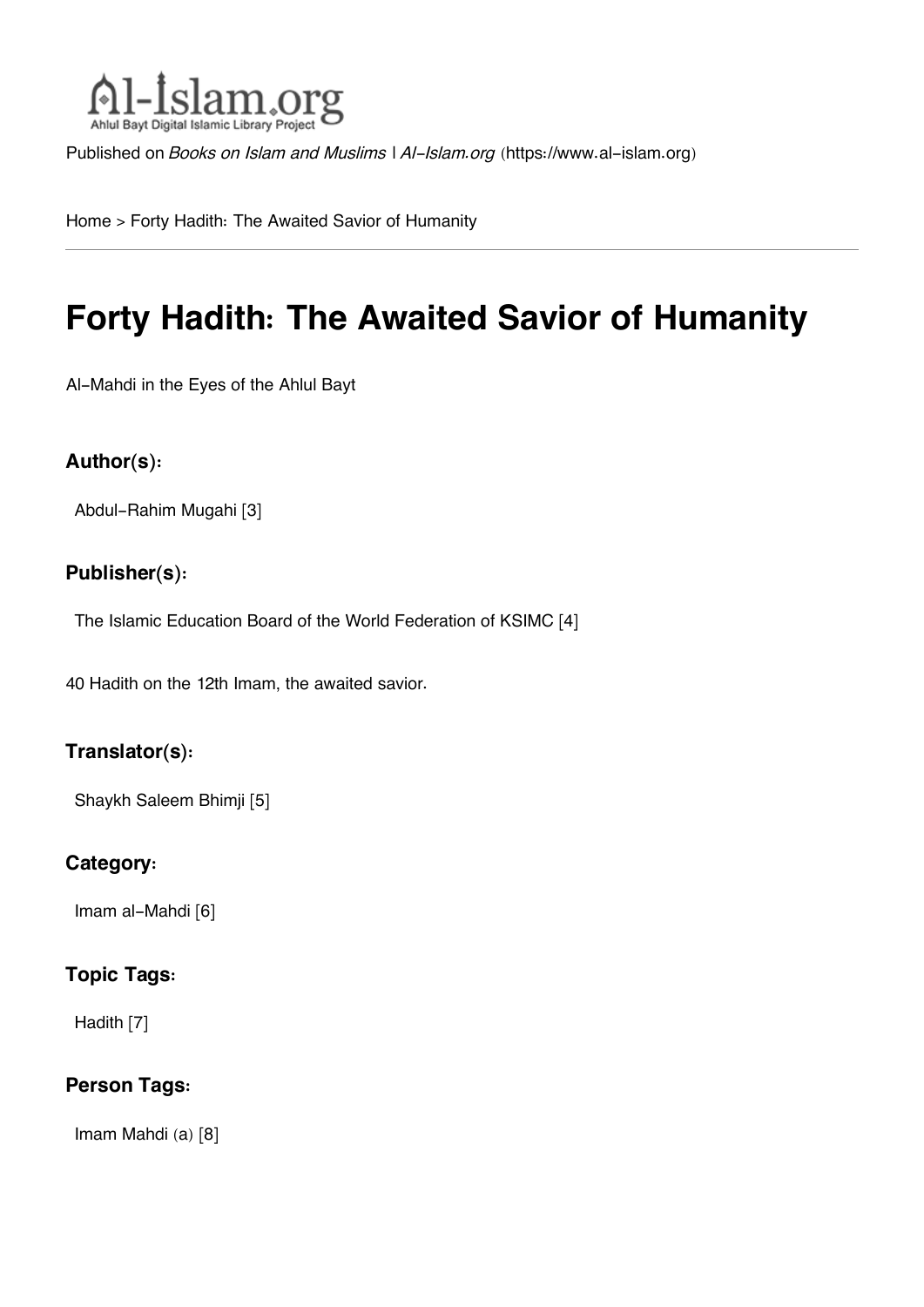# **Foreword**

#### **In the Name of Allah, the Most Gracious, the Most Merciful**

The Noble Prophet (blessings of Allah be upon him and his family) has said:



"A person from my nation who memorizes forty traditions pertaining to those issues of religion which one is in need of, will be resurrected by Allah on the Day of Judgment as a person with deep insight into the faith and as a scholar."

In following the above *hadith*, the Islamic Education Board of The World Federation of KSIMC (IEB  $=$ WF) has decided to publish a series of booklets of 40 *Ahadith* (traditions) on different subjects. The *Ahadith* that have been selected from various sources are short and simple and therefore easy to understand and memorize. It is envisaged that the booklets will not only be useful for Zakireen, Madrasah teachers and students, but will be of benefit to the Ummah at large.

The collection of the *Ahadith* and introduction of this present work was done by Abdul-Rahim Mugahi in his compilation, *'The Heart of Hearts'*, while the translation in English was carried out by Shaykh Saleem Bhimji.

IEB - WF would like to thank Shaykh Saleem for his efforts in the translation of this work. May Allah (Free from Imperfections and Exalted is He) accept this work as a further attempt by IEB ‑ WF to propagate Islam.

# **Translator's Introduction**

The time period we are currently going through is one in which the Divinely appointed Imam (representative of Allah (awj)) is not amongst us – at least 'apparently' he is not. From the traditions of the Prophet ('s), we know that the Imam has not distanced himself from his followers, nor is he in some mystical land or in another time realm. Rather, he lives among the people, sees what we are going through and feels the hurt and grief at the state of affairs of the world. In addition, to show us that he is indeed with us, the traditions tell us that he is present in various gatherings throughout the year – such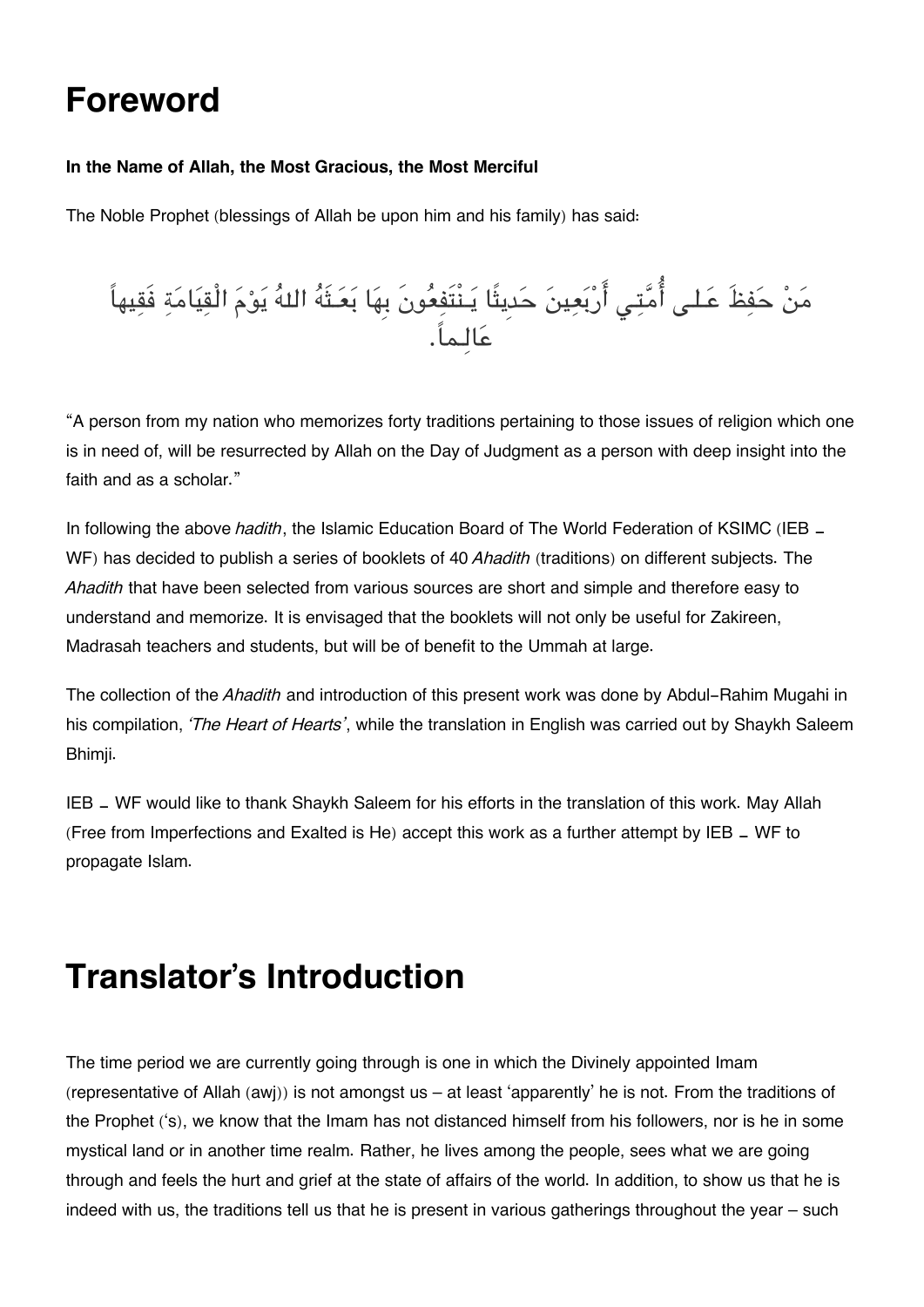as the hajj – on an annual basis.

This period which has been going on for the past 1,200 years is known as the *ghaybatul kubrah* or the major occultation of Imam al-hujjah, and is one in which we are all in a state of *intizar* or 'active anticipation' for his advent.

During this time, one of the responsibilities for those who want to follow the Imam is to know as much about him as possible. This knowledge of the Imam is not limited to merely the incidental characteristics of the Imam - such as his date of birth, place of birth, his mother and father's name and other such things. Rather, as the traditions, narrated in all of the books of *hadith* tell us that, "The person who dies and does not have a deep understanding (*Ma'rifat*) of the Imam of his time, dies the death of those of the period of decadence (the pre-Islamic era)."

Thus, even if we were to follow all of the dictates of Islam such as praying, fasting, going for hajj and even struggling in Jihad against ourselves and an external threat, however if we do not know and acknowledge the Imam of our time, all of our actions would be in vain!

It is with this thought in mind that we need to proceed forward in life, seeking to better understand our living Imam – and what better way than through what his noble fore-fathers have said about him!

The traditions mentioned in this booklet offer us glimpses of the Imam which should instil a sense of hope in us – a hope for a better future of the world and one in which the rule of Allah (awj) is established over the entire globe. It is only at this time - through the support and guidance of Imam al-Mahdi , that all forms of corruption and evil will be removed from the Earth, paving the way for the utopia which the Islamic narrations speak so vividly about – the kingdom and rule of Allah (awj).

One of the ways in which we can attain the deep understanding of the Imam , which we must strive for, is to hold firm to the true scholars who are serving the cause of the faith during the period of the occultation of our awaited Imam . It is by following them and adhering to their orders, which in reality is nothing other than following the Qur'an and the Sunnah, that we can safeguard our position with the Imam .

The worth of the scholars during the occultation has been emphasized in a beautiful tradition that has reached us from the 10th Imam, Muhammad b. 'Ali al-Hadi:

لَوْ لاٌ مَنْ يَبْقى بَعْدَ غَيْبَةِ قَائِمِكُمْ مِنَ الْعُلَمَآءِ الدَّاعِـينَ إِلَيْهِ وَ الدَّالِّينَ عَلَيْهِ وَ الذَّابِّـينَ عَنْ دِينهِ بِحُجَجِ اللَّهِ وَ الْمُنْقِذِينَ لِضُعَفَاءِ عِبَادِ اللَّهِ مِنْ شُبَّاكِ إِبْلِيسَ وَ مَرَدَتِهِ وَ مِنْ فََخَاخ الْنَّوَاصِبِ لَمَا بَقِيَ أَحَدٌ إِلاٌّ ارْتَدَّ عَنْ دِينِ اللَّهِ وَ لُّكِنَّهُمُ الَّذِينَ سَكُونَ أَرْمَّةَ قُـلُوب ضُعَفَاءِ الشّيْعَةِ كَمَا يُمْسِكُ صَاحَبُّ السَّفِينَةِ سُ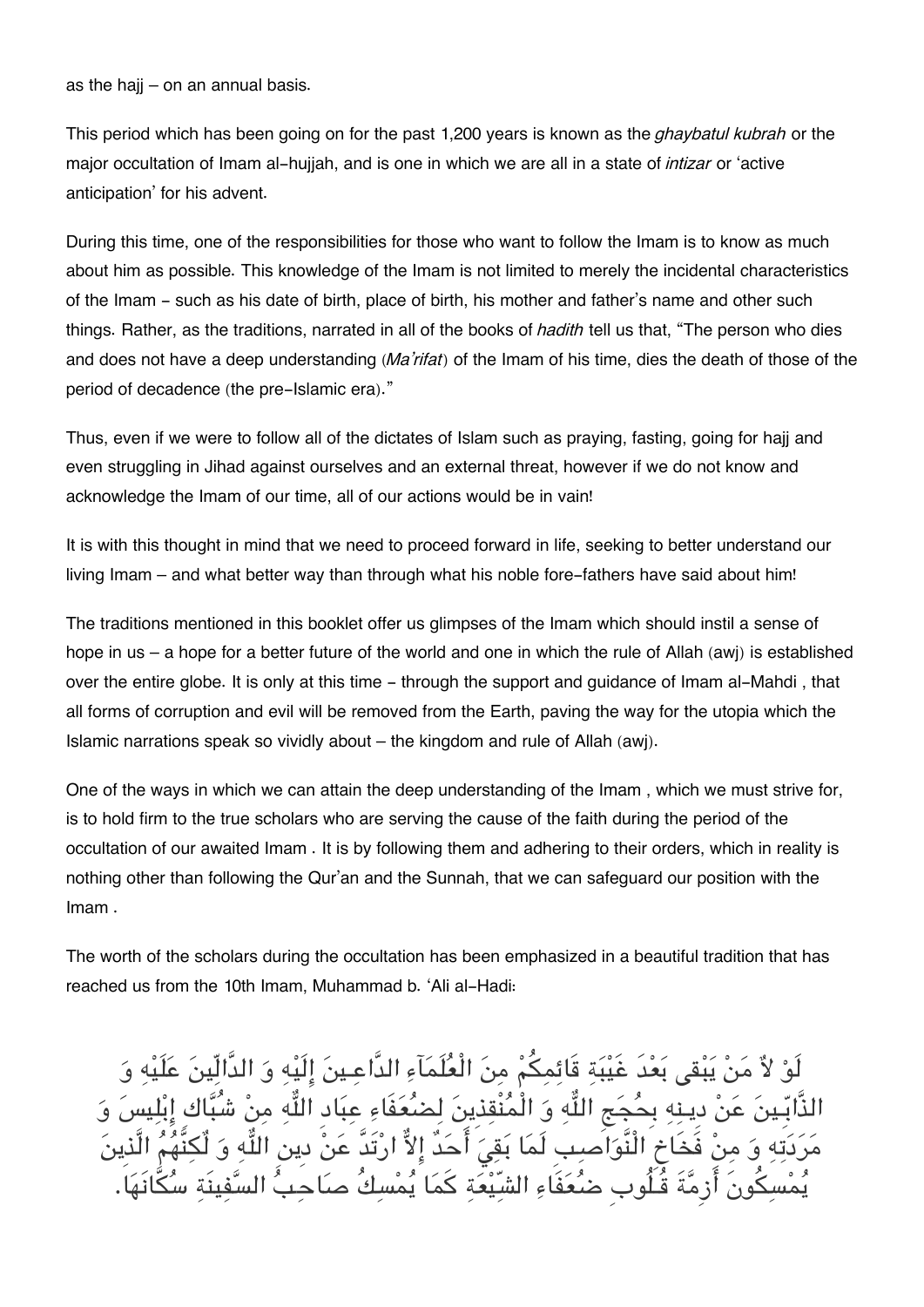# أُوْلُئِكَ هُمُ الأَفْضَلُونَ عِنْدَ اللَّهِ عَزَّ وَ جَلَّ.

"If there were not to remain after the occultation of your Qa'im from among the scholars, a person from among the proofs of Allah who would call (others) towards him (the Imam); represent him (the Imam); defend his (the Imam's) religion; grant safety to the downtrodden servants of Allah from the evils of Iblis and the wickedness of the enemies (of the Ahlul Bayt), then there would not remain a single person (on Earth) except that he would have left the religion of Allah. But rather, these people (the 'Ulama) take it upon themselves to be the protectors of the hearts of our downtrodden Shi'a, just as the captain of a boat takes control of the lives and safety of those on his ship. Thus, these (the 'Ulama) are the people who are the best in the sight of Allah, the Noble and Great."[1](#page--1-0)

Was Salam 'Alaikum Saleem Bhimji

[1.](#page--1-0) Biharul Anwar, Volume 2, Page 6, Section 8, hadith 12

# **A Prayer Invoking Blessings for the Twelfth Imam and His fore-fathers**

اللَّهم كن لوليِكَ الْحجة ابن الْحسن

صلَواتُكَ علَيه و علـ آبائه

فِی هَذهِ السَّاعَةِ وَفی كُلّ سَاعَةٍ.

وليا و حافظًا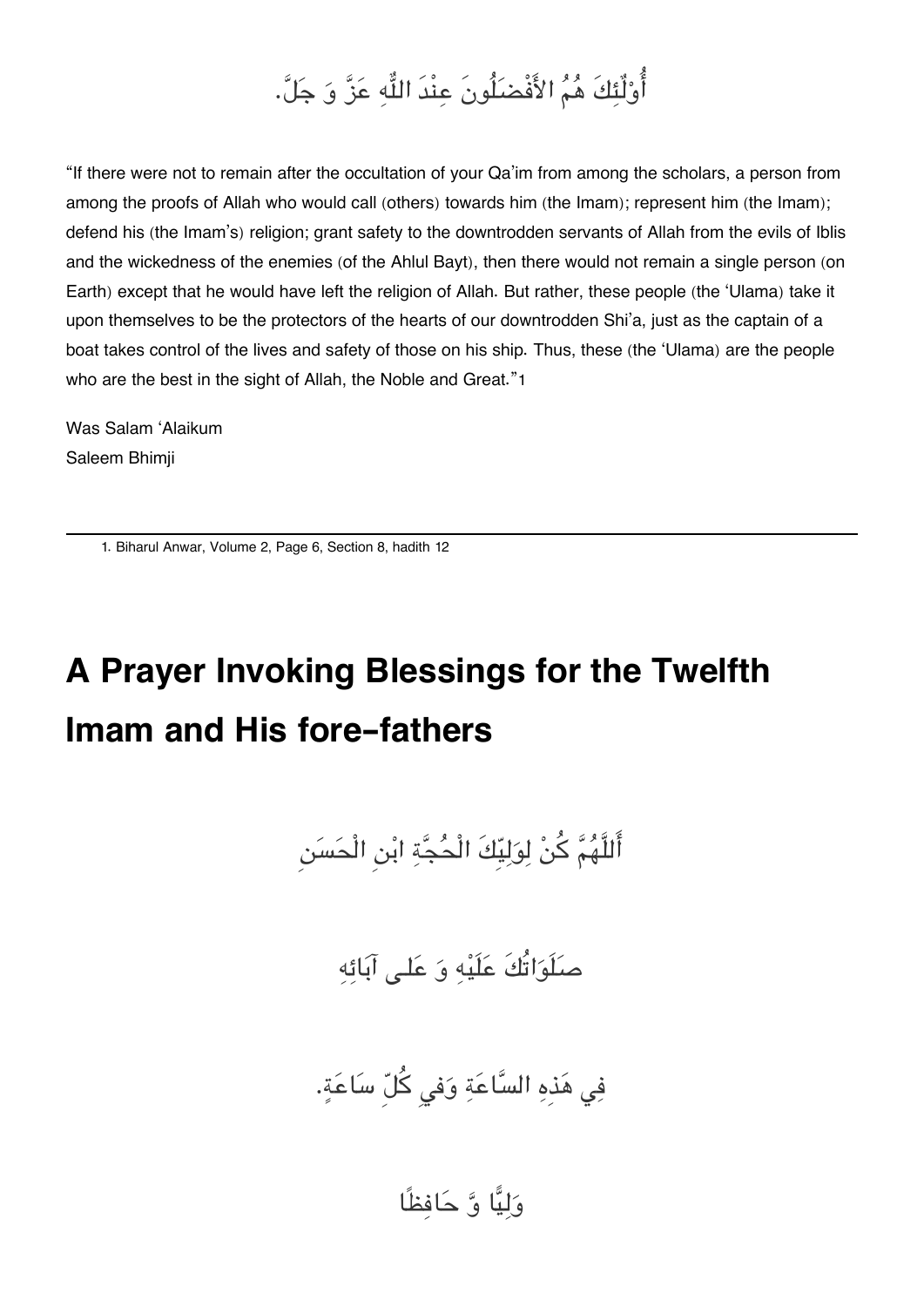# و قَائداً و نَاصراً

و دليلا و عيناً

حَتَّى تُسْكِنَهُ

أَرْضَكَ طَوْعاً وَ تُمَتِّعَهُ فِيْهَا طَوِيلاً

O' Allah, be for Your deputy, al-hujjat ibnil Hasan, May Your blessings be upon him and his fore-fathers, now and at all times, a master and protector and guide and helper and proof and guard, until he resides peacefully on Your Earth and let him enjoy (his rule on the Earth) for a long time.

# **Ahadith, the Narrations**

# **[Hadith Number 1: The Lineage of Imam al-Mahdi](#page--1-0)**

قَالَ رَسُولُ اللَّهِ :الْـمَهْديُّ مِنْ وُلْديْ وَجْهُهُ كَالْقَمَرِ الْدُّرِّيِّ.

The Messenger of Allah (peace be upon him and his family) has said: "Al-Mahdi is from my progeny; his face is like the brightly illuminated moon."

Biharul Anwar, Volume 51, Page 85; Kashful Ghammah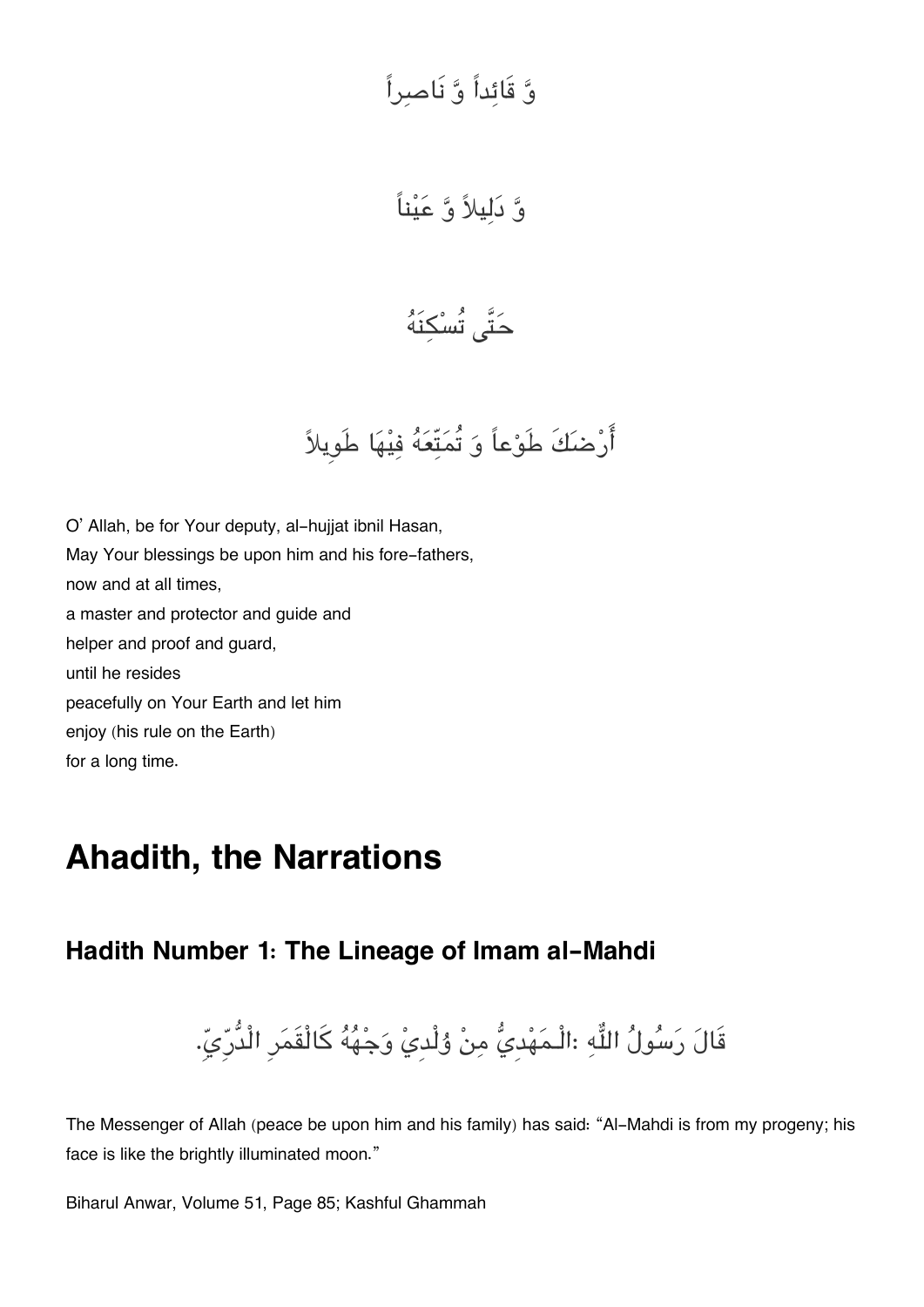## **[Hadith Number 2: The City of Qum and the Helpers of the Imam](#page--1-0)**

قَال الامام جعفَر بن محمدٍ الصادِق : انَّـما سم قُم لأَنَّ اهلَه يجـتَمعونَ مع قَائم آلِ محمدٍ و يقُومونَ معه و يسـتَقيمونَ علَيه و ينْصـرونَه.

Imam Ja'far ibn Muhammad as-Sadiq (peace be upon them both) has said: "The city of Qum has been named so[1](#page--1-0) because its inhabitants will gather with the Qa'im from Ale Muhammad [lit. one who will rise up from the progeny of Muhammad] and will stand alongside him, will strive to be hold firm to (their belief and assistance) of him and will assist him."

Safinatul Bihar, Volume 2, Page 446

# **[Hadith Number 3: Women in the Imam's Army](#page--1-0)**

قَالَ الإِمَامُ جَعْفَرُ بْنُ مُحَمَّدٍ الصَّادِقُ : يَكُونُ مَعَ الْقَائِمِ ثَلاَثُ عَشْرَةُ امْرَأَةً.

Imam Ja'far ibn Muhammad as-Sadiq (peace be upon them both) has said: "There will be thirteen women alongside al-Qa'im [when he makes his advent]."

Al-Mufadhal [the narrator of this tradition] asked the Imam:

و ما يصـنَع بِهِن؟

"And what will their role be?"

The Imam replied:

يدَاوِين الْجرحـ و يقمن علـ الْمرض كما كانَ مع رسولِ اله.

"They will treat the injured and look after the sick just as the [women did] at the time of the Messenger of Allah [during the battles]."

Ithbatul Hudat, Volume 7, Page 150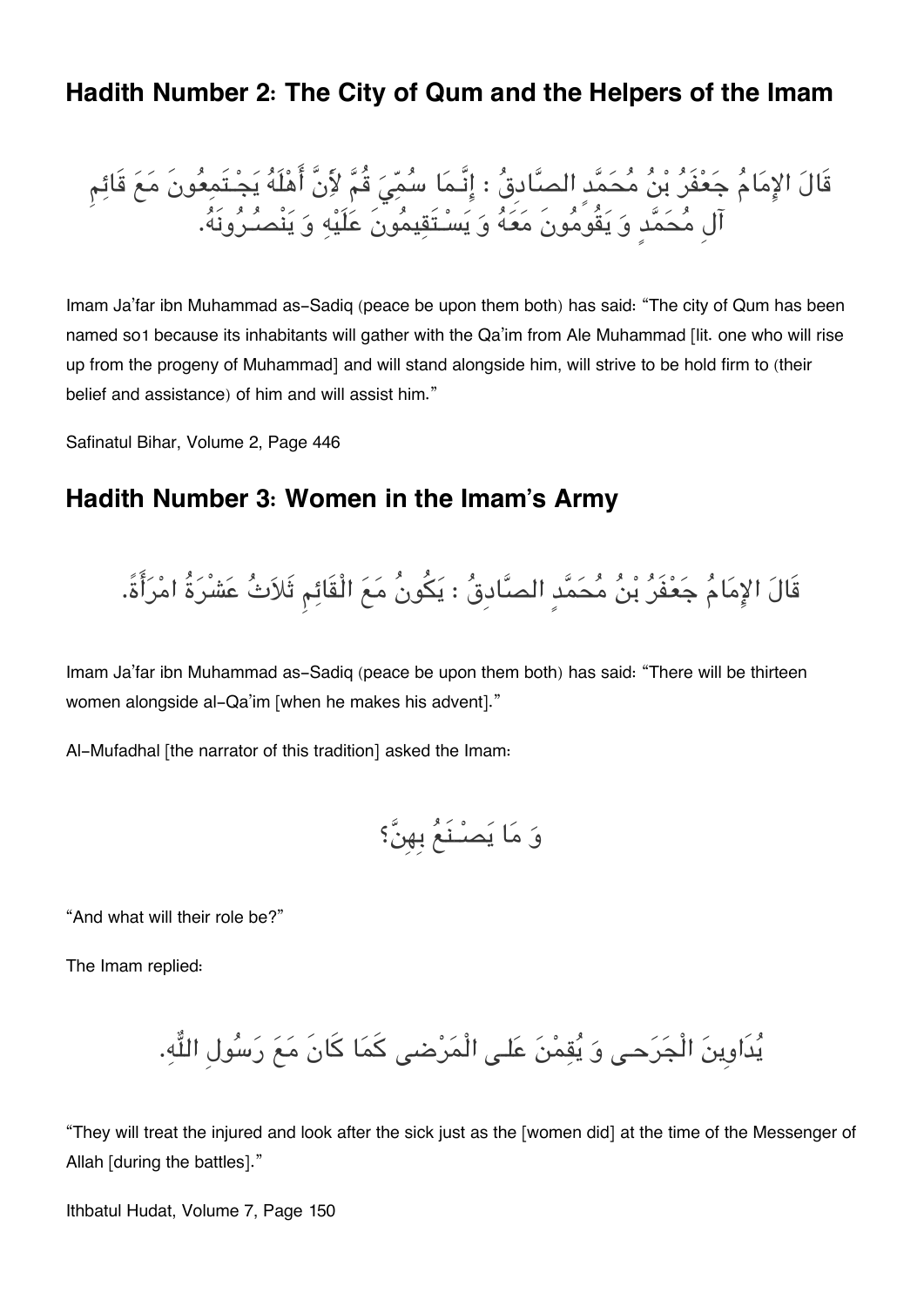# **[Hadith Number 4: The Most Beloved to the Prophet \('s\)](#page--1-0)**

قَالَ رَسُولَ اللَّهِ: طُوبِـي لِمَنْ أَدْرَكَ قَائِمَ أَهْلَ بَـيْـتِيْ وَ هُوَ مُقِتَدٍ بِهِ قَبْلَ قِـيَامِهِ. يَتَوَلَّـى وَلِـيَّهُ يَتَبَرَّآ مِنْ عَدُوَّهِ وَ يَتَوَلَّى الأَئِمَّةَ الْهَادِيَةَ مِنْ قَبْلِهِ. اولئِكَ رَفَقَائِيْ وَ ذُو وُدِّيَّ وَ مَوَدَّتِیْ وَ أَكْرَمُ أُمَّتِیْ عَلَـیَّ.

The Messenger of Allah (peace be upon him and his family) has said: "Congratulations to the person who meets the Qa'im [one who will rise] from my Ahlul Bayt and has firm belief in him before his advent. He will have love for his friends, and will distance himself from his enemies and will have love for the leaders of guidance (the Imams) who came before him. Indeed these are my true friends, those whom I have love and affection for and (they) are the noblest of people from my nation."

Biharul Anwar, Volume 52, Page 129; al-Ghaybah of Shaykh Tusi

# **[Hadith Number 5: None Shall be Saved, Except…](#page--1-0)**

قَالَ الإِمَامُ الْحَسَنُ بْنُ عَلِيّ الْعَسْكَرِيُّ : ... وَ اللَّهِ لَيَغْيِبَنَّ غَيْـبَةً لاَ يَنْجُوْ فِيهَا مِنَ الْهَلَكَةِ إِلاَّ مَنْ ثَبَّتَ اللَّهُ عََنَّ وَ جَلَّ عَلـى الْقَوْلِ بِإِمَامَتِهِ وَ وَفَّقَهُ (فِيهَا) لِلدُّعَاءِ بِتَعجِيل فَرجِه.

Imam Hasan ibn 'Ali al-'Askari (peace be upon them both) has said: "... I swear by Allah that he (Imam al-Mahdi) shall go into an occultation such that none shall be saved [during that period] from destruction, except the person whom Allah, Glorious and Grand is He, makes firm on the belief of his Imamate [of Imam al-Mahdi] and whom He grants the Divine ability *(tawfiq)* to supplicate for his speedy advent."

Kamal ad-Din, Volume 2, Page 384

## **[Hadith Number 6: Absolute Obedience to the Imam](#page--1-0)**

قَالَ الإِمَامُ مُحَمَّدُ بْنُ عَلِيِّ الْجَوَادُ : ... إِنَّ الْقَائِمَ مِنَّا هُوَ الْمَهْدِيُّ الَّذِي يَجِبُ أَنْ يُنْـتَظَرَ فِي غَيْـبَتِهِ ۚ وَ يُطَاعَ فِي ظُهُورِهِ وَ هُوَ التَّالِثُ مِنْ وُلْدِيَ …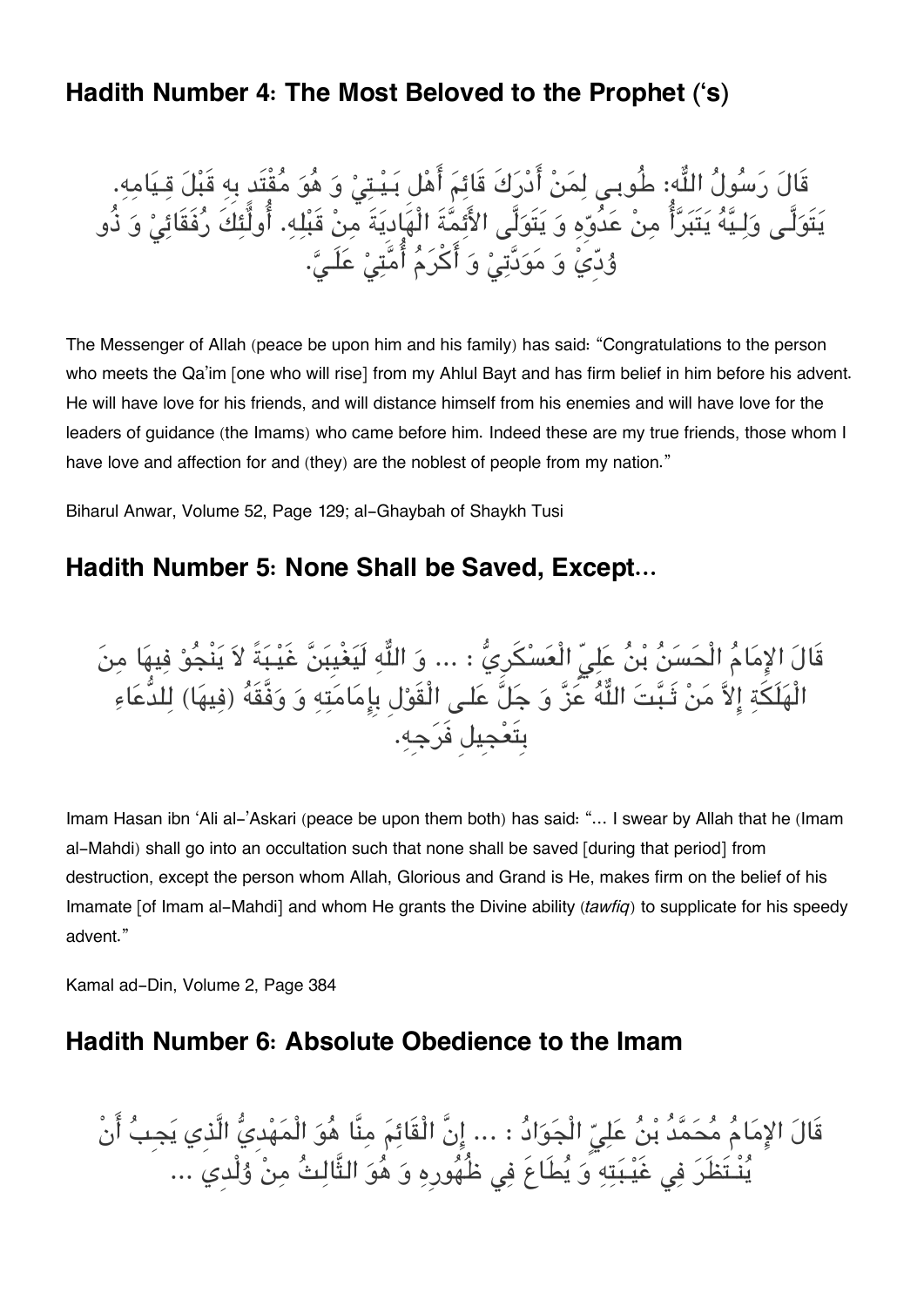Imam Muhammad ibn 'Ali al-Jawad (peace be upon them both) has said: "… Indeed al-Qa'im is from among us (the Ahlul Bayt) and he is al-Mahdi – the one whom it is obligatory to wait for during his occultation and obey during his advent, and he is the third from my progeny …"

Kamal ad-Din, Volume 2, Page 377

# **[Hadith Number 7: Back to the True Path](#page--1-0)**

قَالَ عَلِيٌّ بْنُ أَبِيْ طَالِبٍ : يَعْطِفُ الْهَوى عَلى الْهُدى إِذَا عَطَفُوا الْهُدى عَلى الْهَوى وَ يَعْطِفُ الرَّأْيَ عَلَى الْقُرَآنِ إِذَا عَطَفُوا الْقُرَآنَ عَلى الرَّأْيَ.

Imam 'Ali ibn Abi Talib (peace be upon both of them) has said: "[When Imam al-Mahdi makes his advent] the following of the lower desires will be transformed into the following of guidance (of Allah) after the following of the guidance (of Allah) had been transformed into the following of the lower desires; and the thoughts and opinions (of the people) will be in line with the Qur'an after the Qur'an had previously been put in line and accordance with the people's thoughts and opinions."

Biharul Anwar, Volume 51, Page 120; Nahjul Balagha

# **[Hadith Number 8: Tears of Separation](#page--1-0)**

قَالَ الإِمَامُ جَعْفَرُ بْنُ مُحَمَّدِ الصَّادِقُ : وَ اللُّهِ لِيَغِيبَنَّ إِمَامُكُمْ سِنِينَ مِنَ الدَّهْرِ ... و لَتَفيضن علَيه اعـين الْمومنين.

Imam Ja'far ibn Muhammad as-Sadiq (peace be upon both of them) said: "I swear by Allah that your Imam will go into an occultation for a number of years … [during that period] the eyes of the true believers shall be filled with tears [due to being separated from him]."

Biharul Anwar, Volume 51, Page 147; al-Ghaybah of al-Nu'mani

# **[Hadith Number 9: The House of Praise](#page--1-0)**

قَالَ الإِمَامُ جَعْفَرُ بْنُ مُحَمَّدٍ الصَّادِقُ : إِنَّ لِصَاحِبِ الأَمْرِ بَيْتاً يُقَالَ لَهُ: بَيْتُ الْحَمْدِ. فِيهِ سِرَاجٌ يَزْهَرُ مُّنْذُ يَوْم وُلِدَ إِلـى يَوْم يَقُومُ بِالسَّيْفِ لاَ يُطْفـى.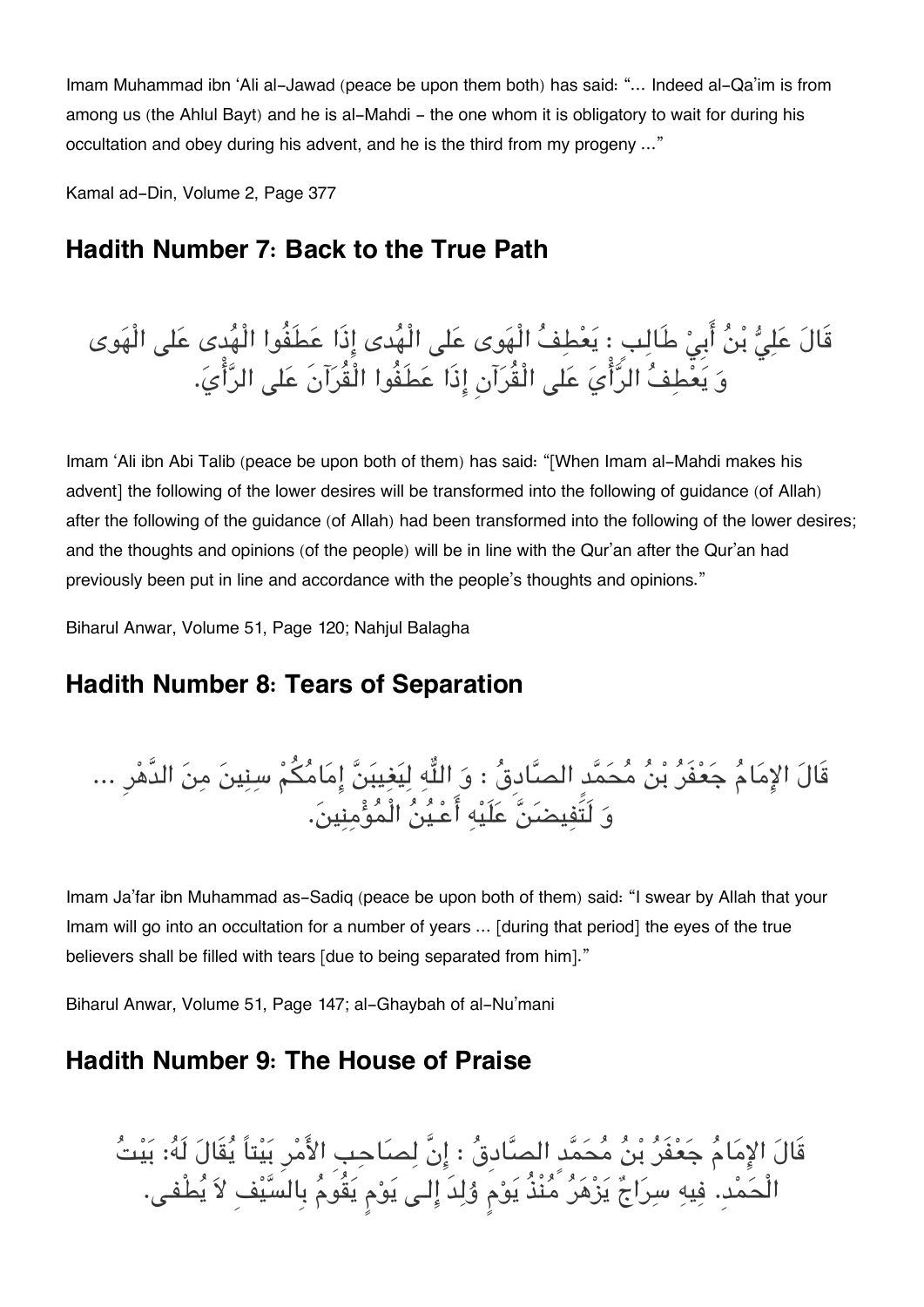Imam Ja'far ibn Muhammad as-Sadiq (peace be upon both of them) said: "Indeed the possessor of the command (Imam al-Mahdi) has a house which is referred to as, 'The House of Praise'. In this house there is a lamp which has been glowing since the day he was born and will continue to do so until the day he makes his advent with the sword, and it will not be put out."

Biharul Anwar, Volume 52, Page 158; al-Ghaybah of al-Nu'mani

# **[Hadith Number 10: People with the Highest Rank](#page--1-0)**

قَالَ الإِمَامُ عَلِيُّ بْنُ الْحُسَينِ السَّجَّادُ : إِنَّ أَهْلَ زَمَانِ غَيْبَتِهِ الْقَائِلِينَ بِإِمَامَتِهِ الْمُنْـتَظِرِينَ لِظُهُورِهِ أَفْضَلُ أَهْل كُلّ زَمَانٍ لأَنَّ اللَّهَ تَعَالـى ذِكْرُهُ أَعْطَاهُمْ مِنَ الْعُقُولِ وَ الأَفْهَامِ وَ الْمَعْرِفَةِ مَا صَارَتْ بِهِ الْغَيْـبَةُ عِنْدَهُمْ بِمَنْـزِلَةِ الْمُشَاهَدَةِ.

Imam 'Ali ibnil Husain al-Sajjad (peace be upon both of them) has said: "Indeed the people who live during the time of his occultation, have firm belief in his (the 12th Imam's) Imamate and are awaiting his advent are the best people of every age since Allah, Great is His Mention, has granted them from the intellect, understanding and cognizance needed which would permit them to live during the period of the occultation, as if they were living during the time of his advent."

Biharul Anwar, Volume 52, Page 122; al-Ihtijaj

# **[Hadith Number 11: Greeting Imam al-Mahdi](#page--1-0)**

A man once asked Imam Ja'far ibn Muhammad as-Sadiq (peace be upon both of them) how he should send his salutations upon Imam al-Qa'im (may Allah hasten his advent) and the Imam replied:

تَقُولُ: السَّلاَمُ عَلَيْكُمْ يَا بَقيَّةَ اللُّه.

"Say: Greetings be upon you, O' Remnants of Allah [As-Salamu 'Alaykum Ya Baqiyatullah]!"

Biharul Anwar, Volume 52, Page 373, Tafsir Furat ibn Ibrahim

## **[Hadith Number 12: Perfection of the Intellect and Moral Traits](#page--1-0)**

قَالَ الإِمَامُ مُحَمَّدُ بْنُ عَلِيّ الْبَاقِرُ : إِذَا قَامَ قَائِمُنَا وَضَعَ يَدَهُ عَلـى رُوُّوْسِ الْعِبَادِ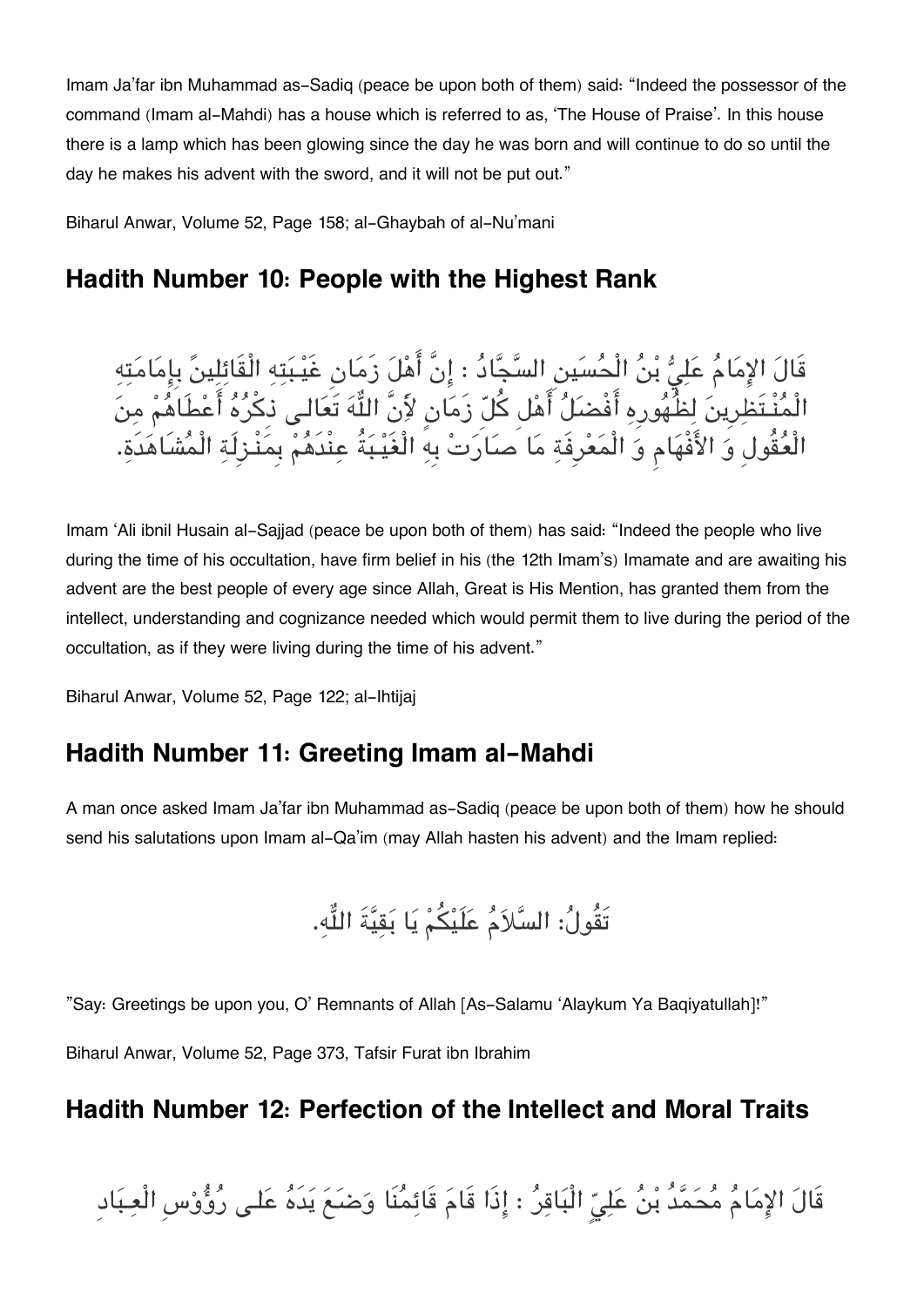# فَجمع بِه عقُولَهم و اكمل بِه اخْلاقَهم.

Imam Muhammad ibn 'Ali al-Baqir (peace be upon both of them) has said: "When our Qa'im makes his advent, he will place his hand over the heads of the servants and their intellects will join together and their ethical traits will be perfected."

Biharul Anwar, Volume 52, Page 336, Kharaij of al-Rawandi

# **[Hadith Number 13: Testimony to Islam over the Entire Earth](#page--1-0)**

قَالَ الإِمَامَ جَعْفَرَ بْنَ مَحَمَّدِ الصَّادِقَ : إِذَا قَامَ الْقَائِمَ لاَ يَبْقـي ارْضَ إِلاَّ نُودِيَ فِيهَا شَهَادَةَ انْ لاَ إِلهَ إِلاَّ اللّهَ وَ انْ مَحَمّداً رَسُولَ اللّهِ.

Imam Ja'far ibn Muhammad as-Sadiq (peace be upon both of them) said: "When al-Qa'im makes his advent, not a single place of land will remain except that the call to the testimony of, *'There is no creature worthy of worship except for Allah and indeed Muhammad is the Messenger of Allah'* will be given (there)."

Biharul Anwar, Volume 52, Page 340; Tafsir al-'Ayyashi

# **[Hadith Number 14: Anticipate the Advent of the Imam](#page--1-0)**

قَال الامام جعفَر بن محمدٍ الصادِق : ... فَعنْدَها فَتَوقَّعوا الْفَرج صباحــاً و مســاءا ...

Imam Ja'far ibn Muhammad as-Sadiq (peace be upon both of them) said: "... During that time (the period of the occultation), await the advent (of the Imam) every morning and evening … "

Usul al-Kafi, Volume 1, Page 323

# **[Hadith Number 15: The Ornament of Paradise](#page--1-0)**

قَالَ رَسُولُ اللَّهِ : اَلْـمَهْديُّ طَاوُوْسُ أَهْلِ الْجَنَّةِ.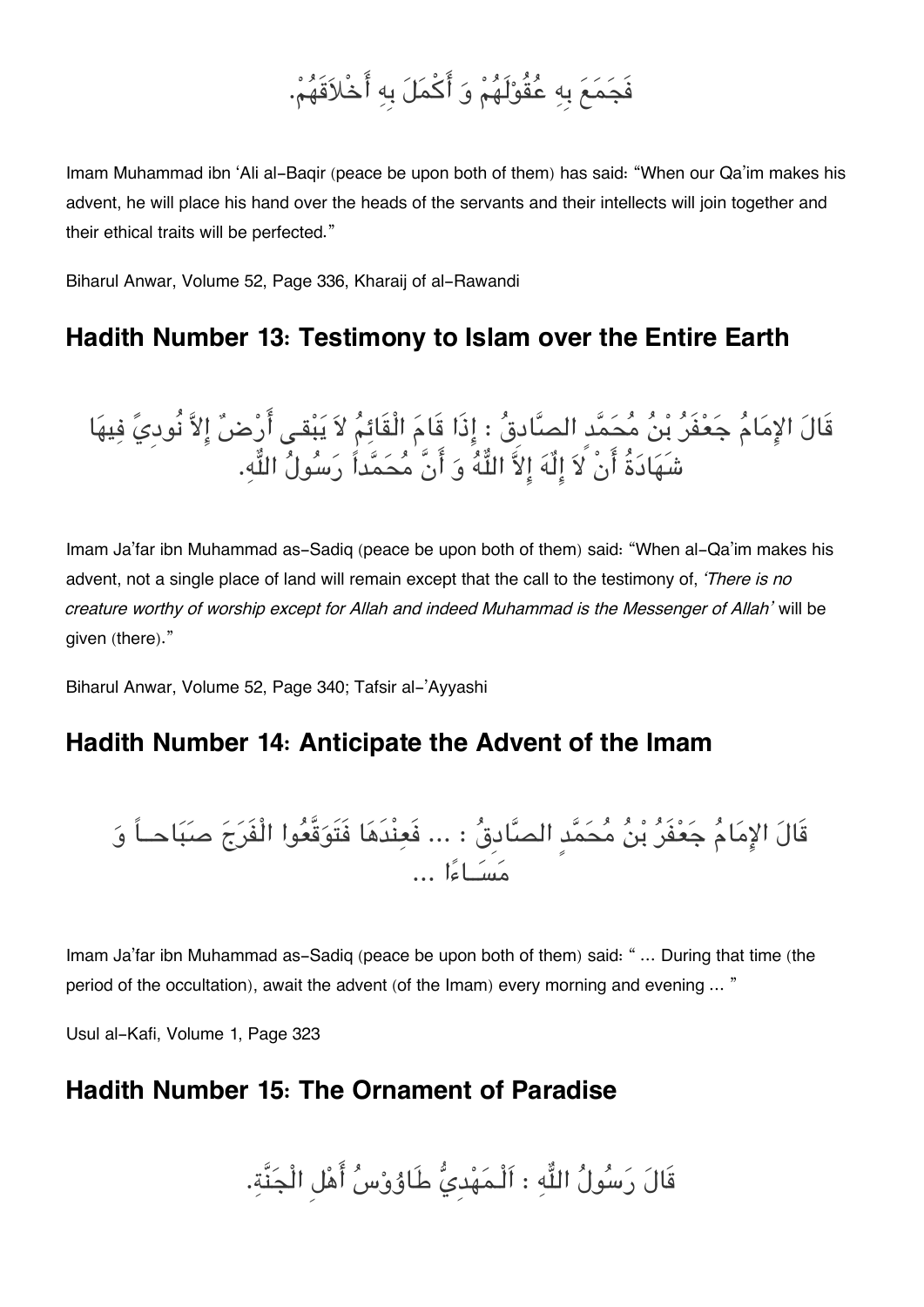The Messenger of Allah (peace be upon him and his family) has said: "Al-Mahdi is the peacock [ornament] of the people of Paradise."

Biharul Anwar, Volume 51, Page 105; Tara'if

# **[Hadith Number 16: Power and Authority](#page--1-0)**

عَنْ عَلِيِّ بْنِ الْحُسَينِ زَيْنِ الْعَابِدِينَ : قَالَ إِذَا قَامَ قَائِمُنَا أَذْهَبَ اللَّهُ عَزَّ وَ جَلَّ عَنْ شيعتنَا الْعاهةَ و جعل قُلُوبهم كزبرِ الْحدِيدِ و جعل قُوةَ الرجل منْهم قُوةَ اربعين رَجُلاً وَ يَكُونُونَ حُكَّامَ الأَرْضِ وَ سَنَامَهَا.

It has been narrated from 'Ali ibnil Husain, the Ornament of the Worshippers (peace be upon both of them) that he said: "When our Qa'im makes his advent, Allah, the Noble and Glorious, will remove all maladies from our Shi'a (followers) and will make their hearts [as firm] as pieces of iron. He will make the physical strength of one man equal to that of forty men, and they will be the rulers over the entire Earth and its sovereigns."

Misbahul Mutahajjid, Page 737

# **[Hadith Number 17: The Completion of Knowledge](#page--1-0)**

قَال الامام جعفَر بن محمدٍ الصادِق : اَلْعلْم سبعةٌ و عشْرونَ حرفاً فَجميع ما جَــاَىتْ بِهِ الرّسَلَ حَرْفَانِ فَلَمْ يَعْرِفُ النَّاسَ حَتَّى الْيَوْمَ غَيْرَ الْحَرْفَين. فَإِذَا قَامَ قَائِمَنَا اخْرَجَ الْخَمْسَةَ وَ الْعِشْـرِينَ حَرْفاً فَـبَتْهَا فِي النَّاسِ وَ ضَـمّ إِلَيْهَا الْحَرْفَين حَتَّـ<sub>م</sub> يَـبُثُّهَا سَبْعَةً وَ عِشْـرِينَ حَرْفاً.

Imam Ja'far ibn Muhammad as-Sadiq (peace be upon both of them) said: "Knowledge is contained in twenty-seven letters (parts) and everything which all of the (previous) messengers brought was merely two of these letters and until the day (when al-Mahdi makes his advent), the people will not be given knowledge except of these two letters. So then when our Qa'im makes his advent, he will bring with him the other twenty-five letters (of knowledge) and he will spread these among the people and add these to the previous two letters (parts) such that he will have imparted the twenty-seven letters (of knowledge) to them."

Wasa'il ash-Shi'a, Volume 7, Page 326, *hadith* 10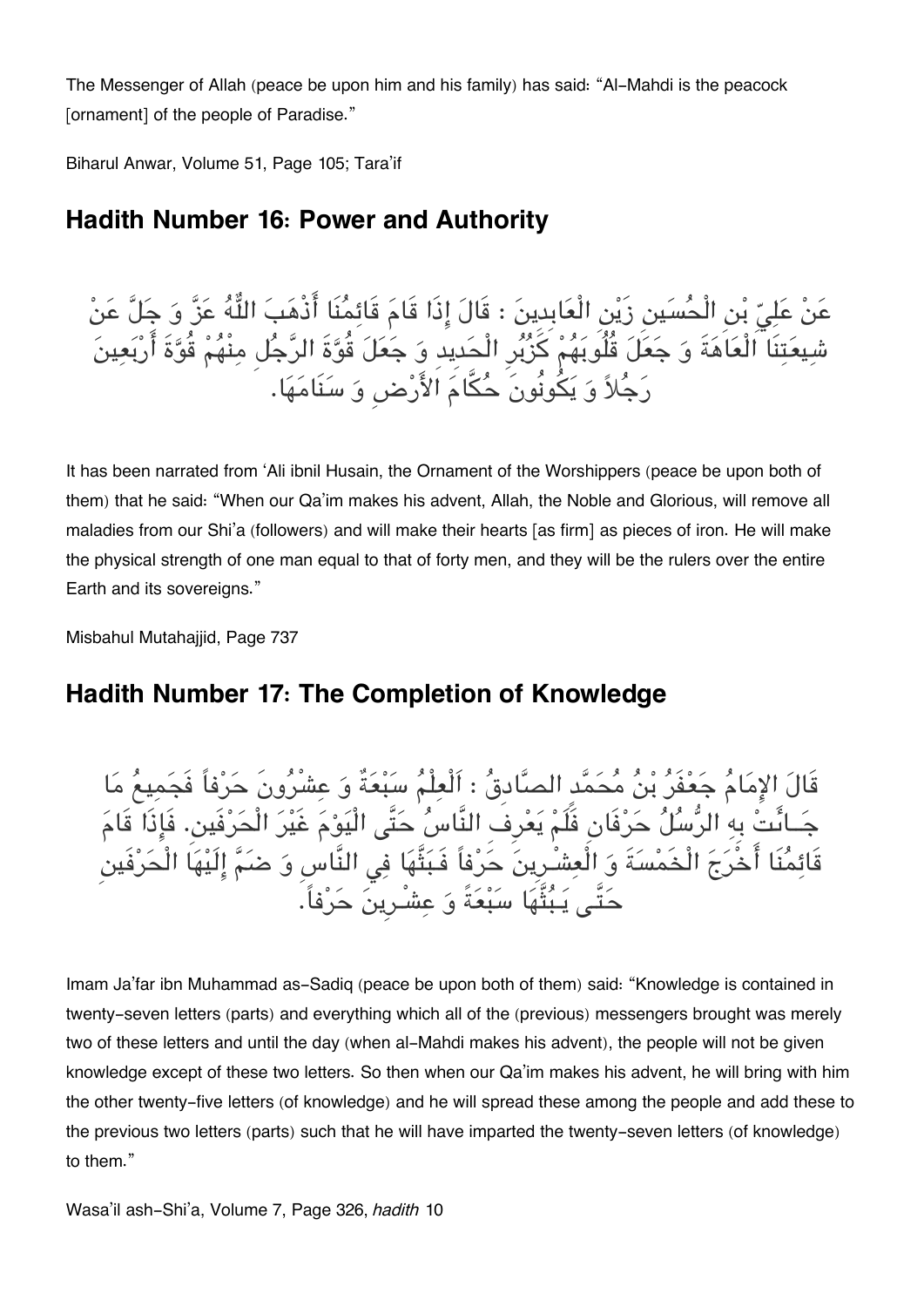# **[Hadith Number 18: Ruling with Justice](#page--1-0)**

قَالَ الإِمَامَ مَحَمَّدَ بْنُ عَلِيِّ الْبَاقِرُ : إِذَا قَامَ قَائِمَ أَهْلِ الْـبَيْتِ قَسَمَ بِالسَّوِيَّةِ وَ عَدَلَ فِي الرَّعِيَّةِ فَمَنْ اطَاعَهُ فَقَدْ أَطَاعِ اللَّهَ وَ مَنْ عَصَاهَ فَقَدْ عَصَى اللَّهَ وَ إِنَّمَا سَمَّي الْمَهْدِيَّ لِأَنَّهُ يَهْدِي إِلـى أَمْرِ خَفيِّ.

Imam Muhammad ibn 'Ali al-Baqir (peace be upon both of them) said: "When the Qa'im of the Ahlul Bayt makes his advent, he will divide (the riches) with equity and will show justice among the people. So whoever obeys him, has obeyed Allah; and whoever goes against him, has gone against Allah. Indeed al-Mahdi was named as such because he will guide to the hidden affairs."

Biharul Anwar, Volume 97, Page 117

# **[Hadith Number 19: A Short Prayer for al-Mahdi](#page--1-0)**

قَالَ الإِمَامَ مَحَمَّدَ بْنُ عَلِيِّ الْبَاقِرُ : ... بِابِي وَ اُمِّـِي الْــمَسَمَّـي بِاسْمِي وَ الْمَكْنَـي بِكَنْـيَــتِي. السّابِعُ مِنْ بَعْدِي ...

Imam Muhammad ibn 'Ali al-Baqir (peace be upon both of them) has said: "… May my father and my mother be sacrificed for that person whose name is the same as my name, and whose title of appellation is the same as my title of appellation and he is the seventh person (from my progeny) after me …"

Misbahul Mutahajjid, Page 680

## **[Hadith Number 20: Felicitations are for…](#page--1-0)**

قَالَ رَسُولُ اللَّهِ : … طُوبـى لِمَنْ لَقِيَهُ وَ طُوبـى لِمَنْ أَحَبَّهُ وَ طُوبـى لِمَنْ قَالَ بِهِ ...

The Messenger of Allah (peace be upon him and his family) has said: "… Paradise is for that person who meets him (al-Mahdi), and paradise is for to that person who loves him, and paradise is for that person who has belief in him (and his Imamate)."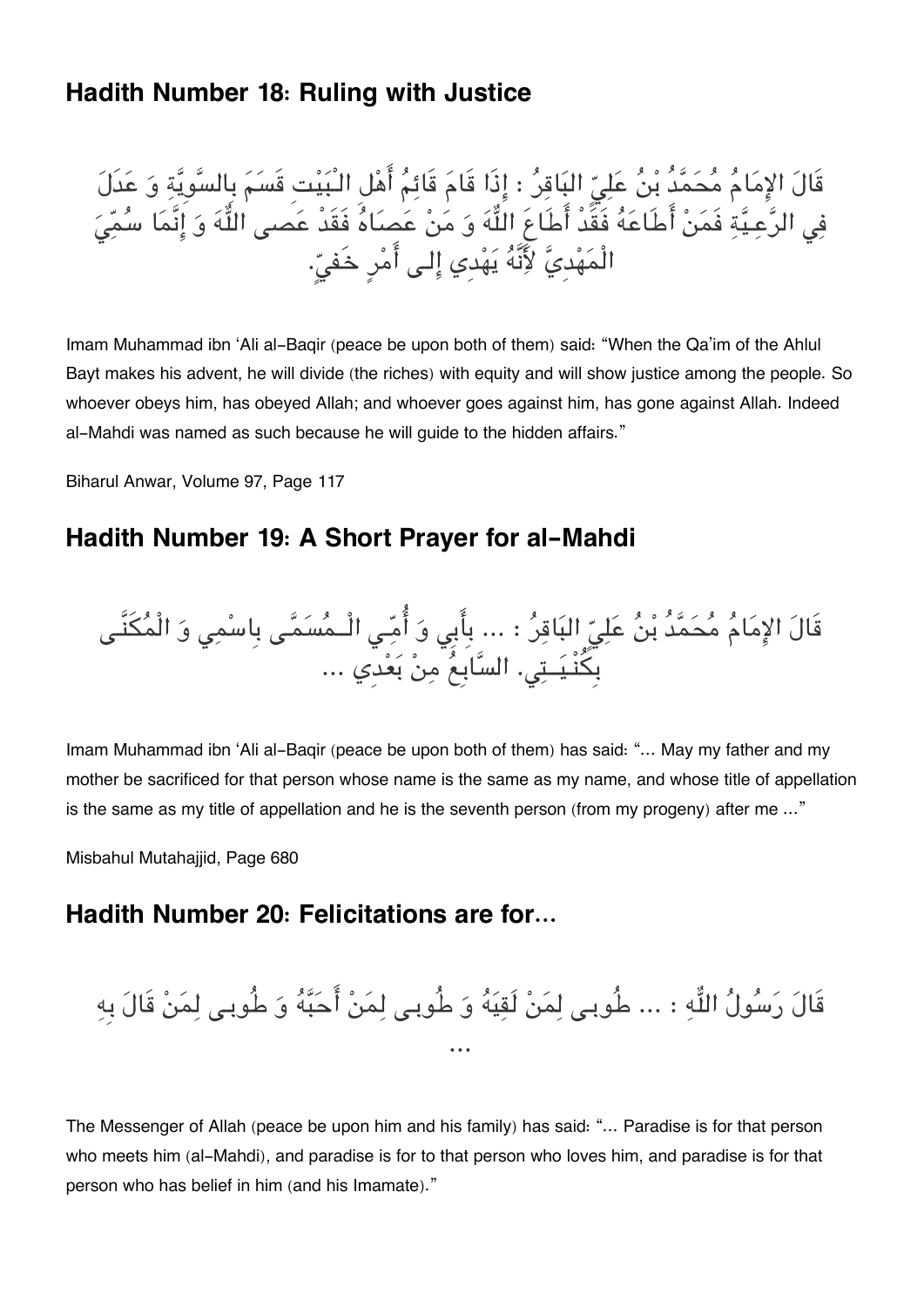# **[Hadith Number 21: When Will the Time Come?](#page--1-0)**

قَالَ رَسُولُ اللَّهِ : لاَ تَقُومُ السَّاعَةُ حَتَّى يَقُومَ قَائِمُ الْحَقِّ مِنَّا وَ ذُلِكَ حِينَ يَأْذَنُ اللَّهُ عَزَّ وَ جَلَّ. فَمَنْ تَبِعَهُ نَجَا وَ مَنْ تَخَلَّفَ عَنْهُ هَلَكَ...

The Messenger of Allah (peace be upon him and his family) has said: "The appointed time (of the Day of Resurrection) will not come until the one from among us (the Ahlul Bayt) will rise with the truth and make his advent [Imam al-Mahdi], and this will take place when Allah, the Noble and Grand permits. So whoever obeys him shall be saved, and whoever goes against him will be destroyed…"

Wasa'il ash-Shi'a, Volume 7, Page 325, *hadith* 6

# **[Hadith Number 22: Brotherhood During the Imam's Advent](#page--1-0)**

قَالَ الإِمَامَ مَحَمَّدُ بْنُ عَلِيِّ الْبَاقِرُ : ... إِذَا قَامَ الْقَائِمَ جَـائَتِ الْمَزَامَلَةُ (الْمَزَايَلَةُ) وَ يَـاَتِي الرّجَلَ إِلـِي كِيسِ أَخِيهِ فَـيَاخُذَ حَاجَتَهُ لاَ يَـمْـنَعُهُ!

Imam Muhammad ibn 'Ali al-Baqir (peace be upon both of them) has said: " … When al-Qa'im makes his advent, at that time, friendship and unity will be established to such a degree that a person will be able to put his hand in his brother-in-faith's pocket and take whatever he needs without his brother preventing him from doing so!"

Wasa'il ash-Shi'a, Volume 7, Page 324, *hadith* 3

# **[Hadith Number 23: Tranquility and Ease in the Era of the Imam](#page--1-0)**

قَالَ امِيرُ الْمَوْمِنِينَ عَلِيٌّ بْنَ ابِي طَالِبٍ : وَ لَوْ قَدْ قَامَ قَائِمَنَا لَأَنْـزَلَتِ السَّمَاءَ قَطْرها و لاخْرجتِ الارض نَباتَها و لَذَهبتِ الشَّحنَاء من قُـلُوبِ الْعبادِ و اصطَلَحتِ السـباعُ و الْبهائم حتَّ تَمش الْمراةُ بين الْعراقِ الـ الشَّام لا تَضعَعُ قَدَمَيْهَا إِلاَّ عَلى النَّبَاتِ وَ عَلى رَأْسِهَا ۖ زِبِّيلُهَا (زِينَتُهَا) لاَ يُهَيِّجُهَا سَبُعٌ وَ لاَ تَخَافُه.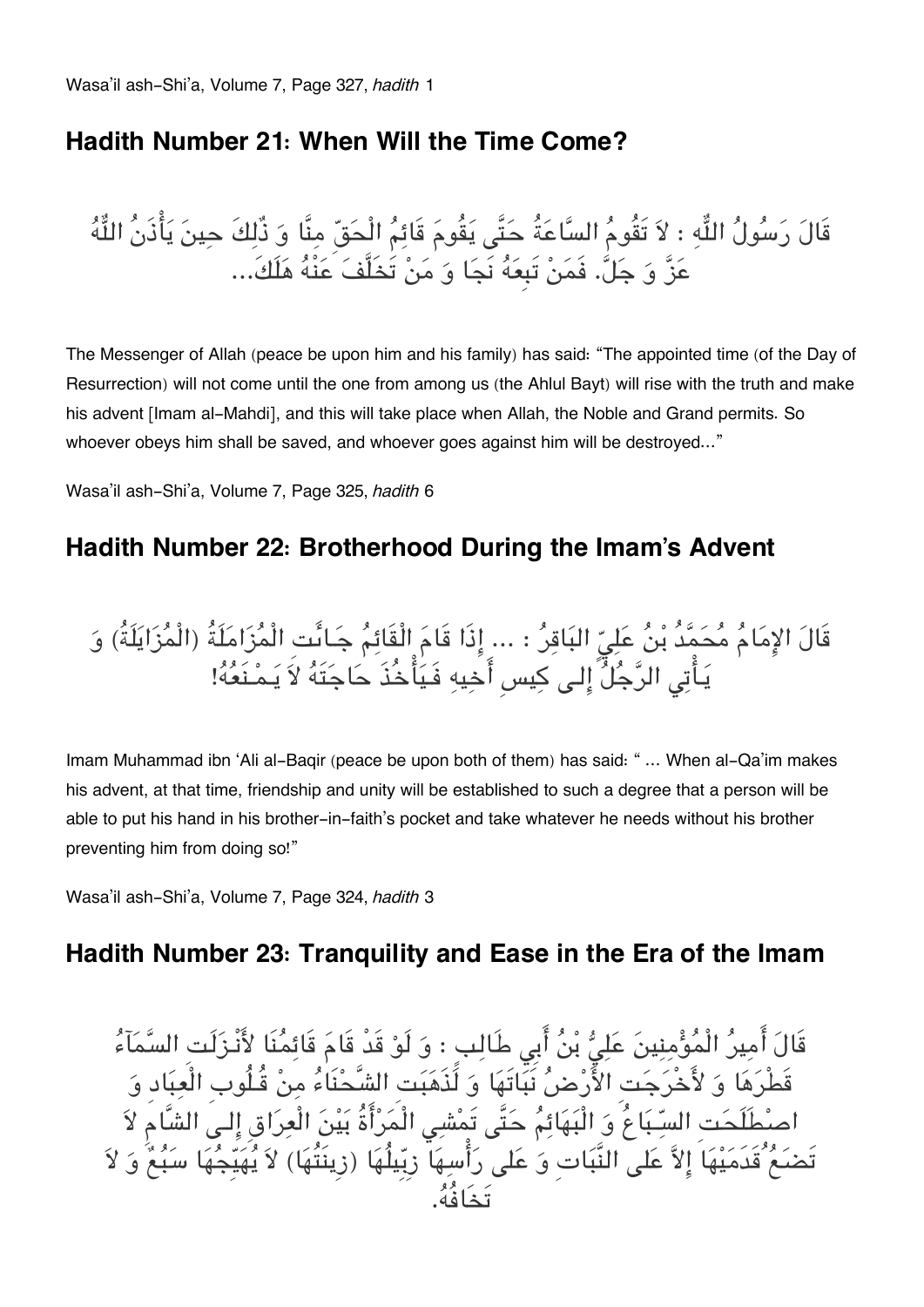The Commander of the Faithful, 'Ali ibn Abi Talib (peace be upon both of them) said: "When our Qa'im makes his advent, the skies will send down their rain; the Earth will bring forth its produce; enmity will be removed from the hearts of the servants; wild animals and beasts will live [in peace] with one another and will not stampede each other; [and life will be such that] if a woman wanted to walk from 'Iraq to Sham (Syria), then every step that she took will be on luscious, green grass and she will be able to display her adornments (jewelry, etc…) [and not a single person will try and steal them from her] – no animal will attack her, nor will she have any fear about them [the wild beasts]."

Biharul Anwar, Volume 52, Page 316; al-Khisal

# **[Hadith Number 24: Acting by the Command of Allah](#page--1-0)**

قَالَ الإِمَامُ مُحَمَّدُ بْنُ عَلِيّ البَاقِرُ : يُوْحـى إِلَيْهِ فَيَعْمَلُ بِالْوَحِْي بِأَمْرِ اللَّهِ.

Imam Muhammad ibn 'Ali al-Baqir (peace be upon both of them) has said: "Revelation (from Allah (awj)) will come to him (Imam al-Mahdi) and he will act according to the revelation by the command of Allah."e to him (Imam al-Mahdi) and he will act according to the revelation by the command of Allah."

Biharul Anwar, Volume 52, Page 390

## **[Hadith Number 25: No Oppression or Tyranny](#page--1-0)**

قَالَ الإِمَامُ عَلِيُّ بْنُ مُوسى الرِّضَا : ... فَإِذَا خَرَجَ أَشْرَقَتِ الأَرْضُ بِنُورِ رَبِّـهَا وَ وَضَعَ مِيزَانُ الْعَذُلِ بَيْنَ النَّاسِ فَلاَ يَطْلِمُ أَحَدٌ أَحَداً ...

Imam 'Ali ibn Musa al-Ridha (peace be upon both of them) has said: " ... So when he [Imam al-Mahdi] will make his advent, the Earth with radiate with the celestial illumination of its' Lord and the scale of justice will be positioned among mankind such that not a single person will oppress another individual …"

Biharul Anwar, Volume 52, Page 321; Kamal ad-Din

# **[Hadith Number 26: Do Not Despair of Allah's Mercy](#page--1-0)**

قَالَ أَمِيرُ الْمُؤْمِنِينَ عَلِيُّ بْنُ أَبِي طَالِبٍ : اِنْـتَظِرُوا الْفَرَجَ وَ لاَ تَيْأَسُوْا مِنْ رَوْحِ اللَّهِ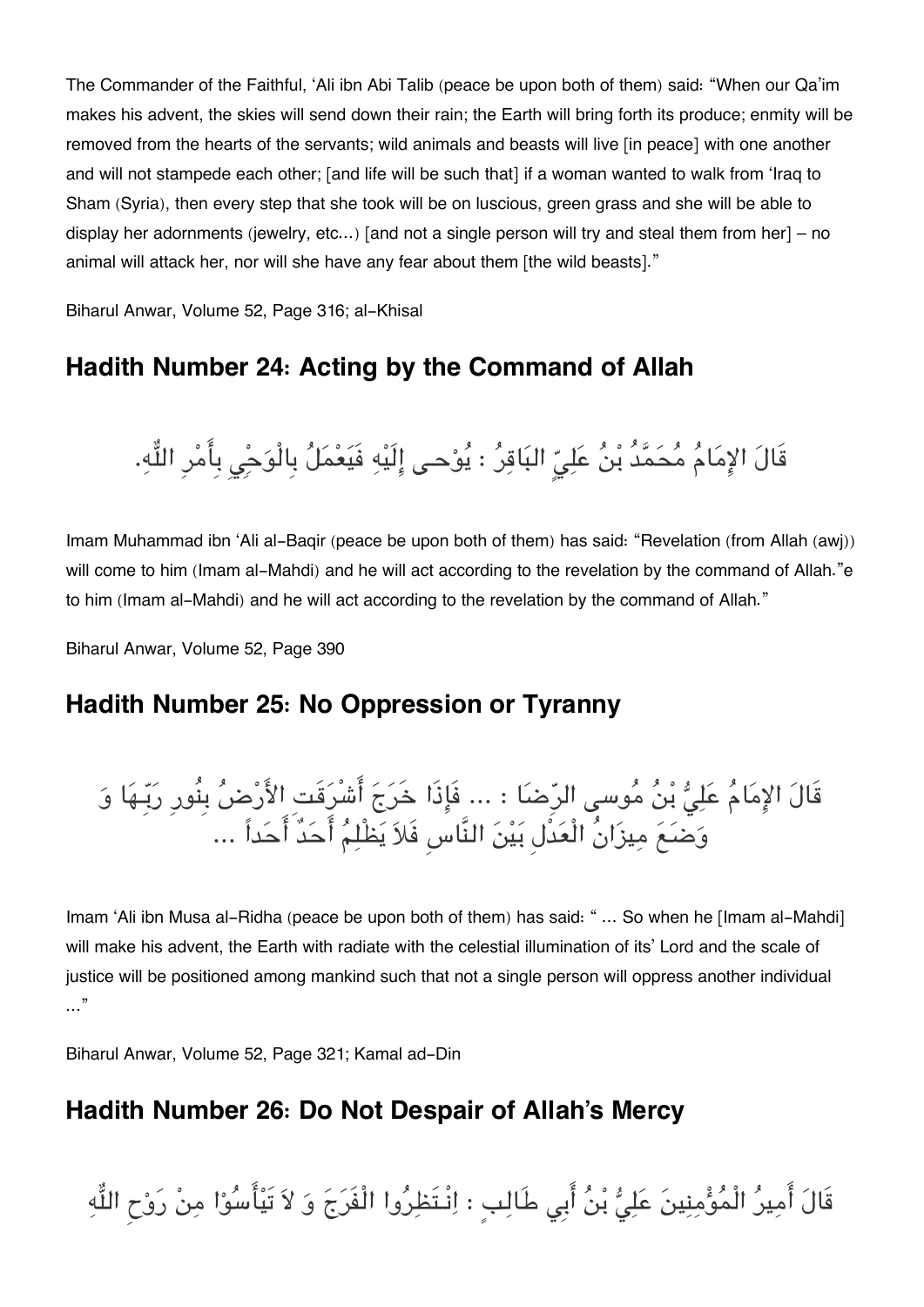# فَإِنَّ أَحَبَّ الأَعْمَالِ إِلـى اللَّهِ عَزَّ وَجَلَّ اِنْتِظَارُ الْفَرَج.

The Commander of the Faithful, 'Ali ibn Abi Talib (peace be upon both of them) has said: "Await the relief and do not despair from the mercy of Allah, because indeed the most beloved of actions with Allah, the Noble and Grand, is awaiting the relief."

Biharul Anwar, Volume 52, Page 123; al-Khisal

# **[Hadith Number 27: Awaiting the Advent](#page--1-0)**

قَالَ رَسُولُ اللَّهِ : اِنْتِظَارُ الْفَرَج بِالصَّبْرِ عِبَادَةٌ.

The Messenger of Allah (peace be upon him and his family) has said: "Awaiting the relief with patience is (a form of) worship."

Biharul Anwar, Volume 52, Page 145; Da'wat of Rawandi

# **[Hadith Number 28: Financial Equality](#page--1-0)**

قَالَ الإِمَامُ مُحَمَّدُ بْنُ عَلِيِّ البَاقِرُ : إِذَا ظَهَرَ الْـقَائِمُ ... يُسَوِّي بَيْنَ النَّاسِ حَـتَّـى لاَ تَرِي مُحْـتَاجاً إلـي الزَّكَاة ...

Imam Muhammad ibn 'Ali al-Baqir (peace be upon both of them) has said: "When al-Qa'im makes his advent … wealth will be distributed among the people in such an equitable manner that not a single person will be seen in need of zakat..."

Biharul Anwar, Volume 52, Page 390

## **[Hadith Number 29: A Servant of the Imam for Life](#page--1-0)**

قَالَ الإِمَامُ مُحَمَّدُ بْنُ عَلِيِّ البَاقِرُ : ... إِنِّي لَوْ أَدْرَكْتُ ذُلِكَ لأَبْقَيْتُ نَفْسِيْ لِصَاحِبِ هذَا الامر.ِ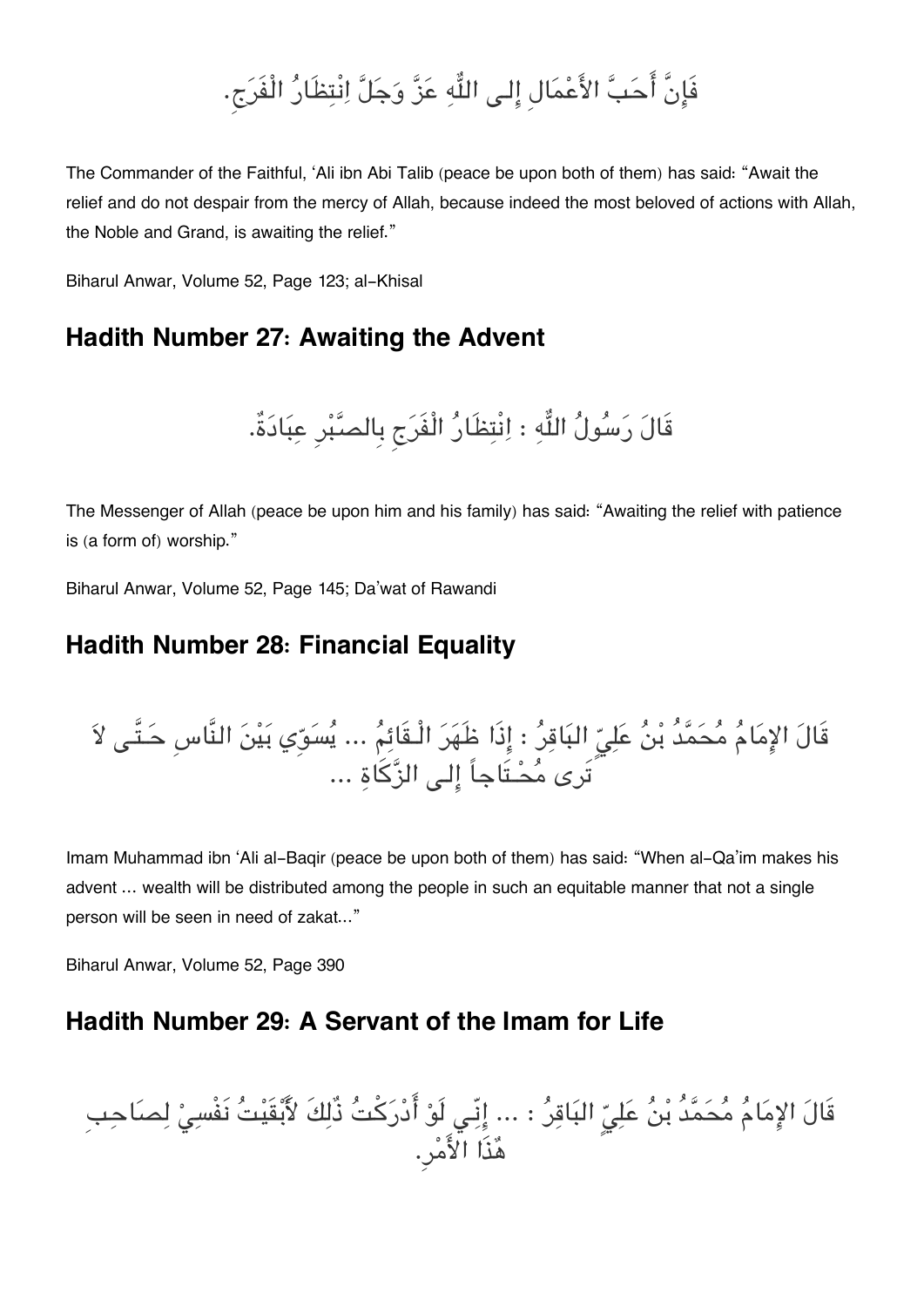Imam Muhammad ibn 'Ali al-Baqir (peace be upon both of them) has said: " … Indeed if I were to live to see that (the advent of Imam al-Mahdi), then I would have availed myself to serve the Sahib al-Amr (for life)."

Biharul Anwar, Volume 52, Page 234; al-Ghaybah of al-Nu'mani

# **[Hadith Number 30: Preparing the Groundwork](#page--1-0)**

قَالَ رَسُولُ اللَّهِ : يَخْرُجُ أُنَاسٌ مِنَ الْمَشْرِقِ فَيُوَطِّئُوْنَ لِلْمَهْدِي سُلْطَانَهُ.

The Messenger of Allah (peace of Allah be upon him and his family) has said: "A group of people will rise up from the East and will prepare the groundwork for the government of al-Mahdi."

Biharul Anwar, Volume 51, Page 87; Kashful Ghammah

# **[Hadith Number 31: Completion of Wisdom](#page--1-0)**

قَالَ الإِمَامُ مُحَمَّدُ بْنُ عَلِيِّ البَاقِرُ : ... يُؤْتَـونَ الْحِكْمَةَ فِي زَمَانِهِ حَـتَّـى أَنَّ الْمَرْأَةَ لَتَقْضـِيْ فِي بَيِّتِهَا بِكِتَابِ اللَّهِ تَعَالـى وَ سُنَّةٍ رَسُولِ اللَّهِ .

Imam Muhammad ibn 'Ali al-Baqir (peace be upon both of them) has said: "During the period of his [Imam al-Mahdi's] government, wisdom shall be disbursed among the people such that a woman sitting in her house [with no 'formal' religious training] will be able to pass judgement by the Book of Allah, the High, and the Sunnah of the Messenger of Allah (peace be upon him and his family)."

Biharul Anwar, Volume 52, Page 352; al-Ghaybah of al-Nu'mani

# **[Hadith Number 32: The State of a Believer During the Occultation](#page--1-0)**

قَالَ الإِمَامُ جَعْفَرُ بْنُ مُحَمَّدٍ الصَّادِقُ : إِنَّ لِصَاحِبِ هُذَا الأَمْرِ غَيْبَةٌ فَلْيَتَّقِ اللُّهَ عبدٌ عنْدَ غَيـبته ولْيتَمسكْ بِدِيــنه.

Imam Ja'far ibn Muhammad as-Sadiq (peace be upon both of them) said: "Surely the possessor of this command (Imam al-Mahdi) will go into an occultation. So the servant should have consciousness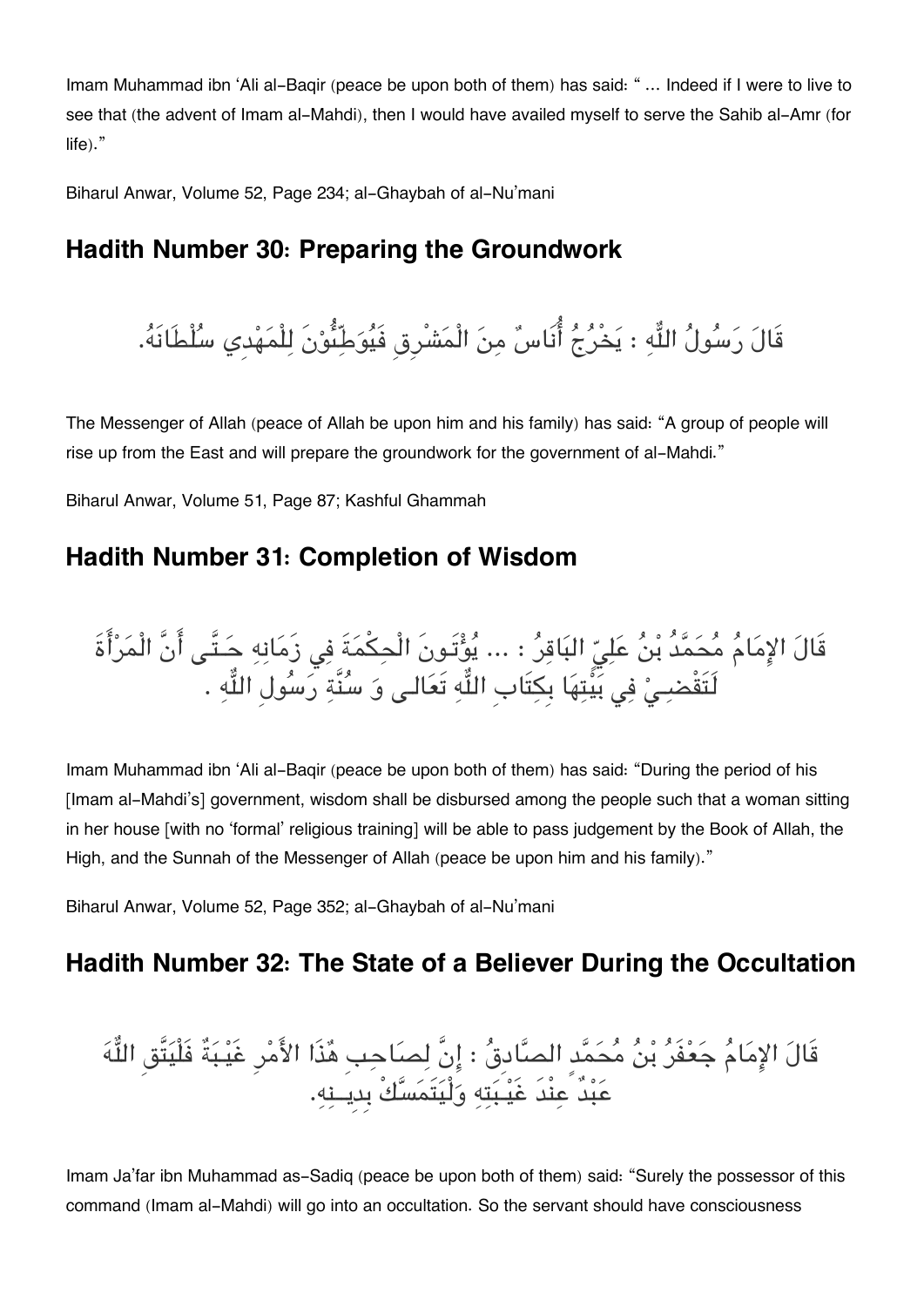*(Taqwa)* of Allah during the period of the occultation and should hold firm to his religion."

Biharul Anwar, Volume 52, Page 135; al-Ghaybah of al-Nu'mani

# **[Hadith Number 33: Having a Deep Knowledge of the Imam](#page--1-0)**

قَال الامام جعفَر بن محمدٍ الصادِق : اعرِف امامكَ فَانَّكَ اذَا عرفْتَه لَم يضركَ تَقَدُّم هذَا الامرِ او تَاخُّره.

Imam Ja'far ibn Muhammad as-Sadiq (peace be upon both of them) said: "Know your Imam because indeed if you have a deep cognizance of him and this command (his advent) is brought close or delayed, then it will have no effect upon you [and your faith]."

Biharul Anwar, Volume 52, Page 135; al-Ghaybah of al-Nu'mani

# **[Hadith Number 34: The Perpetual Servant of the Imam](#page--1-0)**

قَالَ الإِمَامُ جَعْفَرُ بْنُ مُحَمَّد الصَّادقُ : لاَ وَلَوْ أَدْرَكْتُهُ لَخَدَمْتُهُ أَيَّامَ حَيَـاتي.

Imam Ja'far ibn Muhammad as-Sadiq (peace be upon both of them) said: "Indeed if I were to live to see him (al-Mahdi) then I would have been his servant for the duration of my life."

Biharul Anwar, Volume 51, Page 148; al-Ghaybah of al-Nu'mani

# **[Hadith Number 35: How to Guarantee that One will See the Imam](#page--1-0)**

قَالَ الإِمَامُ جَعْفَرُ بْنُ مُحَمَّدٍ الصَّادِقُ : مَنْ قَالَ بَعْدَ صَلاَةِ الْفَجْرِ وَ بَعْدَ صَلاَةِ الظُّهْر: أَللُّهُمَّ صلّ عَلـى مُحَمَّدٍ وَ آلِ مُحَمَّدٍ وَ عَجِّلْ فَرَجَهُمْ لَمْ يَمُتْ حَـتَّـى يُدْرِكَ الْقَائم من آلِ محمدٍ علَيهِم السلام.

Imam Ja'far ibn Muhammad as-Sadiq (peace be upon both of them) has said: "A person who says:

أَللُّهُمَّ صَلِّ عَلـى مُحَمَّدٍ وَ آلِ مُحَمَّدٍ وَ عَجِّلْ فَرَجَهُمْ.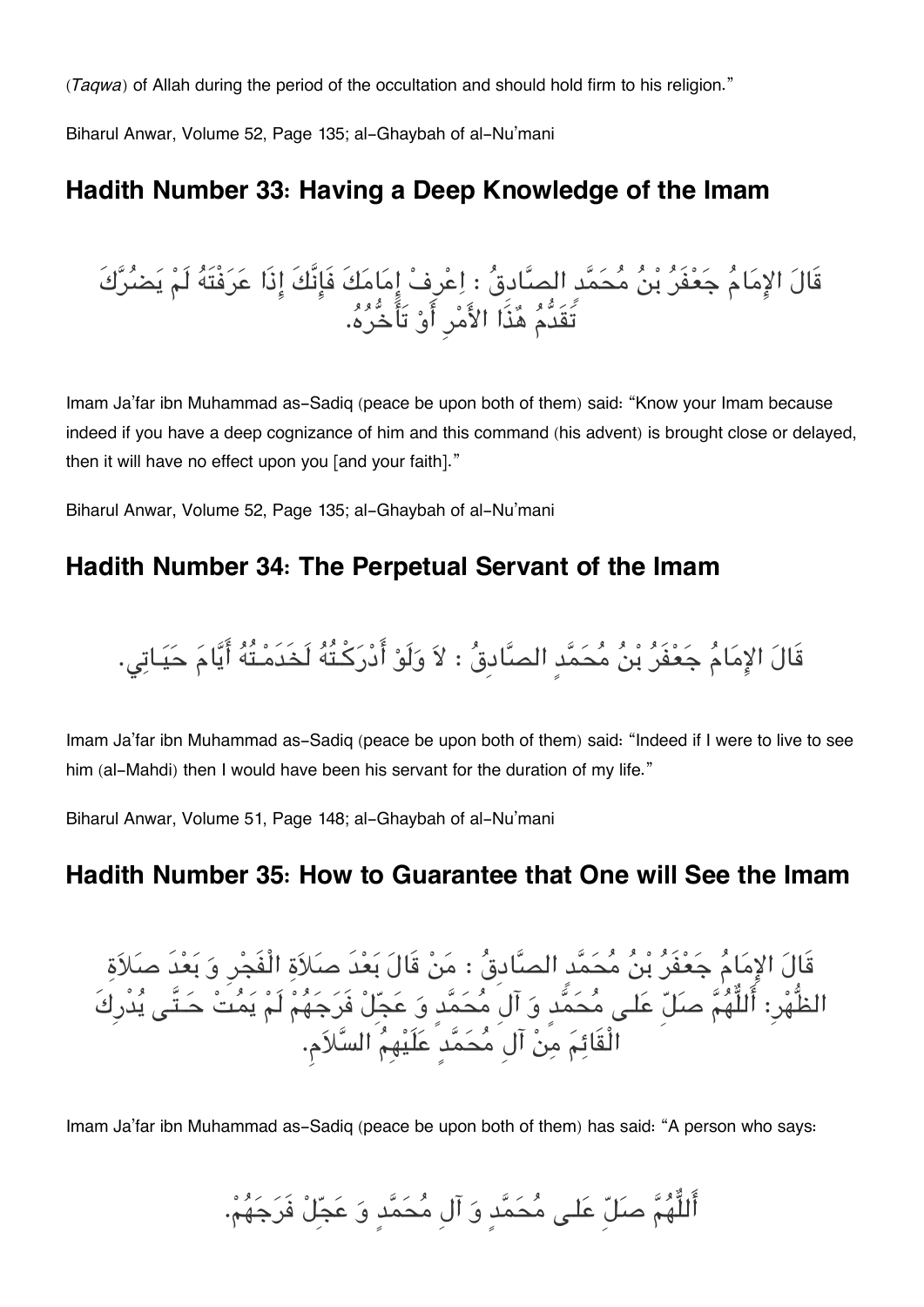'O Allah! Send your blessings upon Muhammad and the family of Muhammad and hasten their succor.'

after his Salatul Fajr and Salatul Zuhr will not die until he sees al-Qa'im from the family of Muhammad, peace be upon them all."

Safinatul Bihar, Volume 2, Page 49

# **[Hadith Number 36: Death of the Period of Decadence](#page--1-0)**

قَالَ الٍمِمَامُ ألُحَسَنُ بُنُ عَلِيٍّ العَسْكَرِيّ : ... مَنْ مَاتَ وَ لَمْ يَعُرِفُهُ مَاتَ مِيتَةً
$$
\sum_{i=1}^{n} a_i
$$

It has been narrated from Imam Hasan ibn 'Ali al-'Askari (peace be upon both of them) that " … One who dies and does not have a cognizance of him (Imam al-Mahdi) dies the death of the period of decadence (pre-Islamic times) … "

Biharul Anwar, Volume 51, Page 160; Kamal ad-Din

## **[Hadith Number 37: The First Ranked Soldiers of the Imam](#page--1-0)**

قَالَ الإِمَامَ مَحَمَّدَ بْنُ عَلِيِّ البَاقِرُ : ... وَ يَجِيْءَ وَ اللَّهِ ثَلاَثَ مِائَةً وَ بِضَعَةً عَشْر رجلا فيهِم خَمسونَ امراةً يجـتَمعونَ بِمــةَ ...

Imam Muhammad ibn 'Ali al-Baqir (peace be upon both of them) said: " … Indeed he (al-Mahdi) will come and I swear by Allah that there will be three hundred and ten and some odd number of men with him and among them there will be fifty women who will all gather together in Makkah (to help him) ... "

Biharul Anwar, Volume 52, Page 223; Tafsir of al-'Ayyashi

# **[Hadith Number 38: Prepare for the Imam](#page--1-0)**

قَال الامام جعفَر بن محمدٍ الصادِق : لَيعدَّنَّ احدُكم لخُروج الْقَائم و لَو سهماً فَإِنَّ اللَّهَ تَعَالَى إِذَا عَلِمَ ذَلِكَ مِنْ نِـيِّتِهِ رَجَوْتَ لأَنْ يَنْسَى فِي عَمْرِهِ.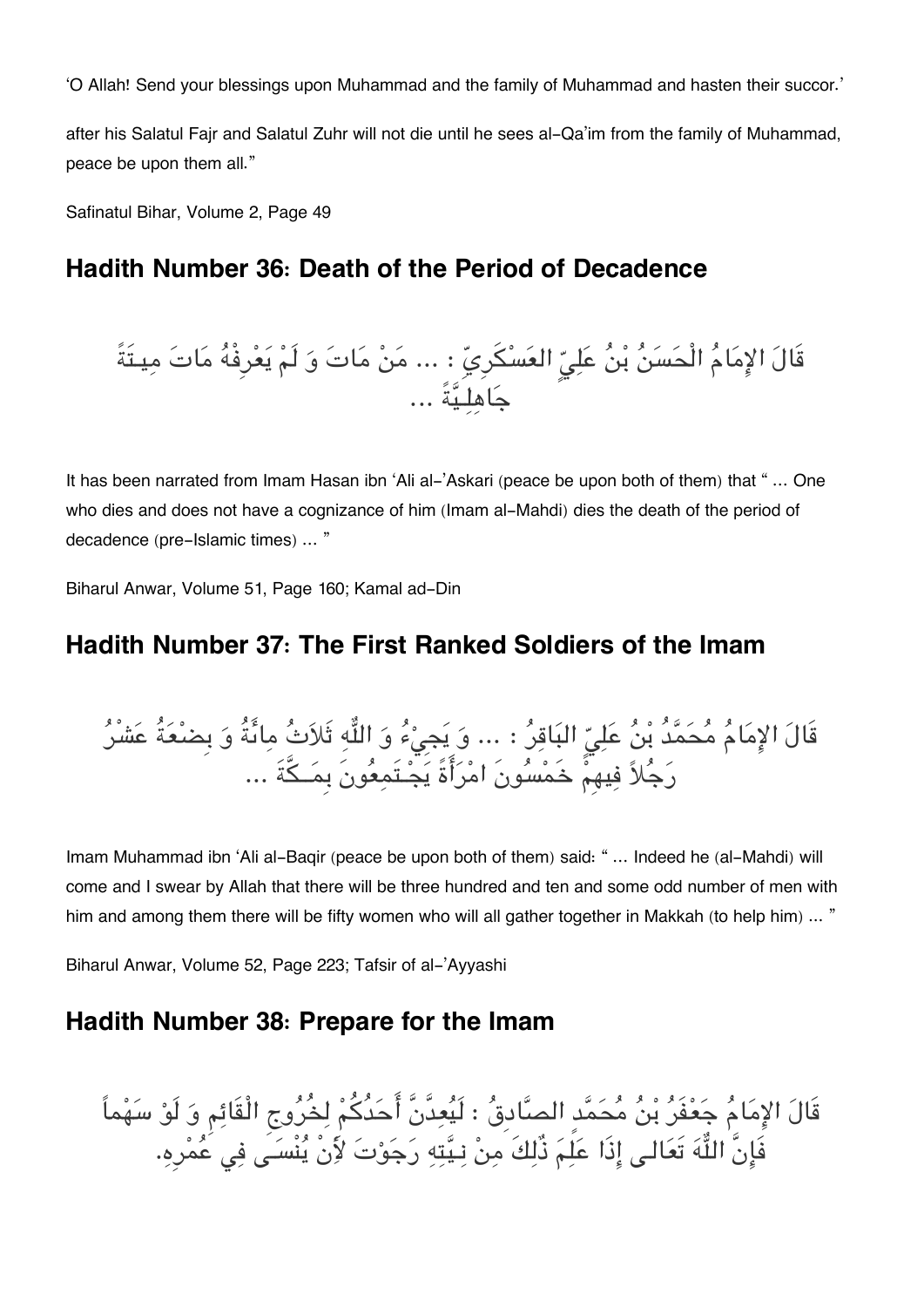Imam Ja'far ibn Muhammad as-Sadiq (peace be upon both of them) said: "Each one of you must prepare (your weapons) for the advent of al-Qa'im (peace be upon him), even if it be (as little as) an arrow, because when Allah the High, knows that a person has this intention, then He will give him a longer life."

Biharul Anwar, Volume 52, Page 366; al-Ghaybah of al-Nu'mani

# **[Hadith Number 39: Traits of Those in Waiting for the Imam](#page--1-0)**

قَالَ الإِمَامَ جَعْفَرَ بْنَ مَحَمَّدِ الصَّادِقَ : مَنْ سَرَّهَ أَنْ يَكُونَ مِنْ أَصنْحَابِ الْقَائِم فَلْينْـتَظر و لْيعمل بِالْورع و محاسن الاخْلاقِ و هو منْـتَظر. فَانْ مات و قَام الْقَائم بعدَه كانَ لَه من الاجرِ مثْل اجرِ من ادركه.

Imam Ja'far ibn Muhammad as-Sadiq (peace be upon both of them) said: "A person who would like to be among the companions of al-Qa'im should be in a state of (active) waiting *(Intizar)*, and perform all of his deeds with *Wara'* [a level higher than *Taqwa*] and with the most beautiful etiquette and then one will be counted as being in a state of (true) waiting *(Intizar)*. Then if such a person was to die and al-Qa'im was to make his advent after this, then that person would receive the reward as the one who witnessed his (al-Mahdi's) advent."

Biharul Anwar, Volume 52, Page 140; al-Ghaybah of al-Nu'mani

# **[Hadith Number 40: How to Die while on the Path of the Imam](#page--1-0)**

قَال الامام جعفَر بن محمدٍ الصادِق : من مات منْم و هو منْـتَظـر لهذَا الامرِ كمَنْ هُوَ مَعَ الْقَائِمِ فِي فِسْطَاطِهِ ... لاَ بَلْ كَمَنْ قَارَعَ مَعَهُ بِسَيْفِهِ ... لاَ وَ اللّهِ إِلاّ كَمَن أُسْـتُشْهِدَ مَعَ رَسُولِ اللَّهِ .

Imam Ja'far ibn Muhammad as-Sadiq (peace be upon both of them) said: "The person from amongst you who dies while awaiting this command [the advent of Imam al-Mahdi] is like a person who was with al-Qa'im in his tent … no rather, he would be like a person who was fighting along-side him with his sword … no rather, by Allah, he would be like the person who attained martyrdom along-side the Messenger of Allah (peace be upon him and his family)."

Biharul Anwar, Volume 52, Page 126; al-Mahasin